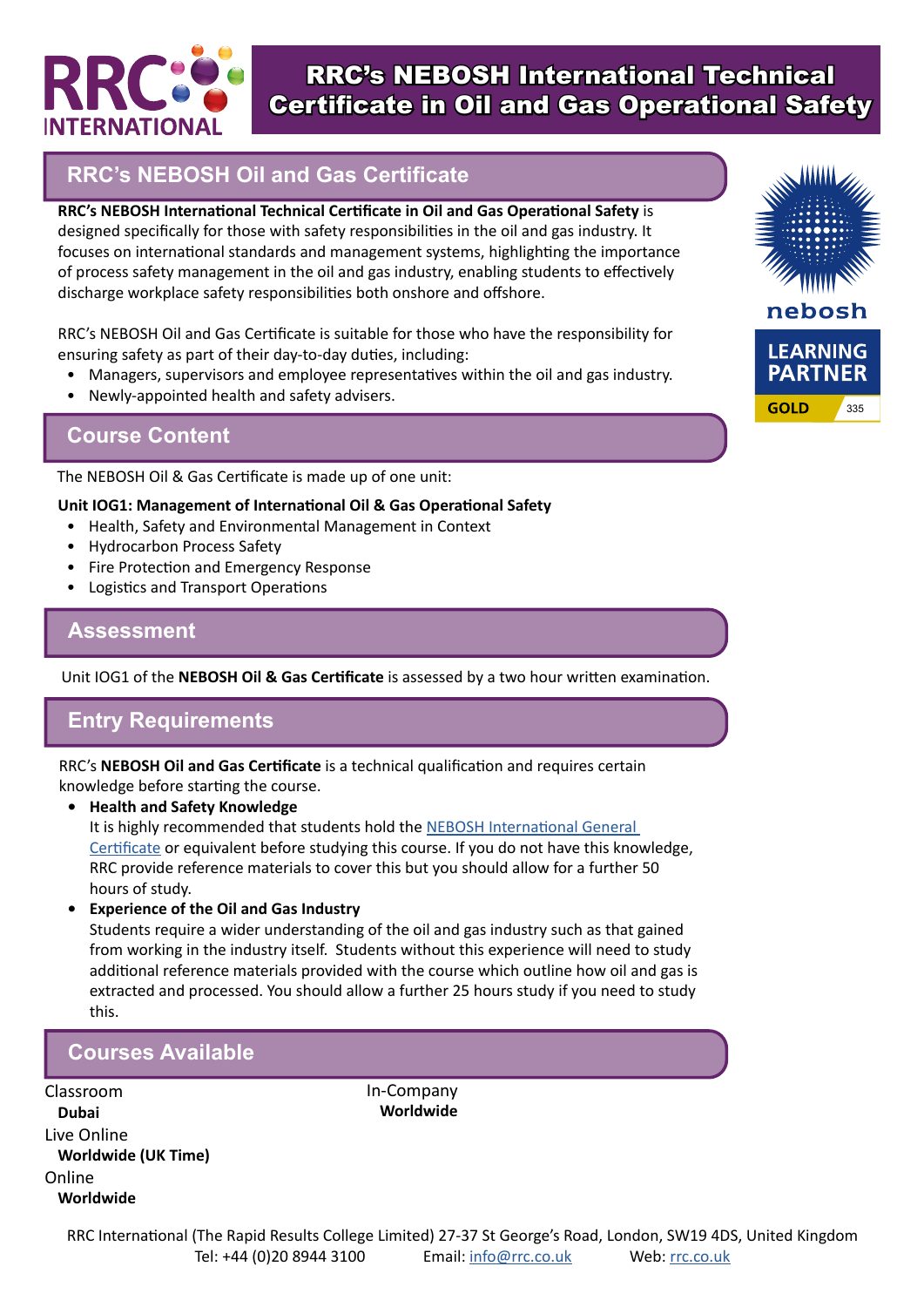

# RRC's NEBOSH International Technical Certificate in Oil and Gas Operational Safety

### **Classroom Courses**

• Complete Course 1 week (5 days) + exam

| Venue      | Course Dates | Exam Date | Fee                                       |
|------------|--------------|-----------|-------------------------------------------|
| Dubai, UAE | 13-17 Nov 22 | 8 Dec 22  | $£795 + VAT + £74 NEBOSH Fee$<br>(E1,028) |

### **RRC Partner Training Venues**

| Venue           | <b>Delivery Method</b> | More Information              |
|-----------------|------------------------|-------------------------------|
| Accra, Ghana    | <b>Block Release</b>   | http://whsoghana.org/         |
| Khartoum, Sudan | <b>Block Release</b>   | http://www.brightonsudan.com/ |

## **Live Online Courses**

#### • Complete Course 1 week (5 days) + exam

| Venue                    | Course Dates | Exam Date | Fee                      |
|--------------------------|--------------|-----------|--------------------------|
| Live Online (UK<br>Time) | 23-27 May 22 | 15 Jun 22 | $£695 + VAT +$           |
|                          | 14-18 Nov 22 | 7 Dec 22  | £74 NEBOSH Fee<br>(£908) |

## **Online Courses**

Flexible, fully tutor supported online learning available anywhere in the world.

- 55 hours of study (2-6 months) + exam
- Start any time
- Fee includes exam sitting fee for RRC centres (London, Birmingham, Glasgow, Manchester, Newcastle, Dubai, Tbilisi and Tunis)
- 200+ exam centres available worldwide additional fees will apply
- 30 Day Money Back Guarantee with all RRC online courses

| <b>Online Course Fees</b> |                                    |  |
|---------------------------|------------------------------------|--|
| Complete Course           | £450 + VAT + £74 NEBOSH Fee (£614) |  |
|                           |                                    |  |

| <b>Exam Dates for Online</b><br><b>Learners</b> |           |  |
|-------------------------------------------------|-----------|--|
| <b>Venues Available Worldwide</b>               |           |  |
| June                                            | 15 Jun 22 |  |
| September                                       | 7 Sep 22  |  |
| December                                        | 7 Dec 22  |  |